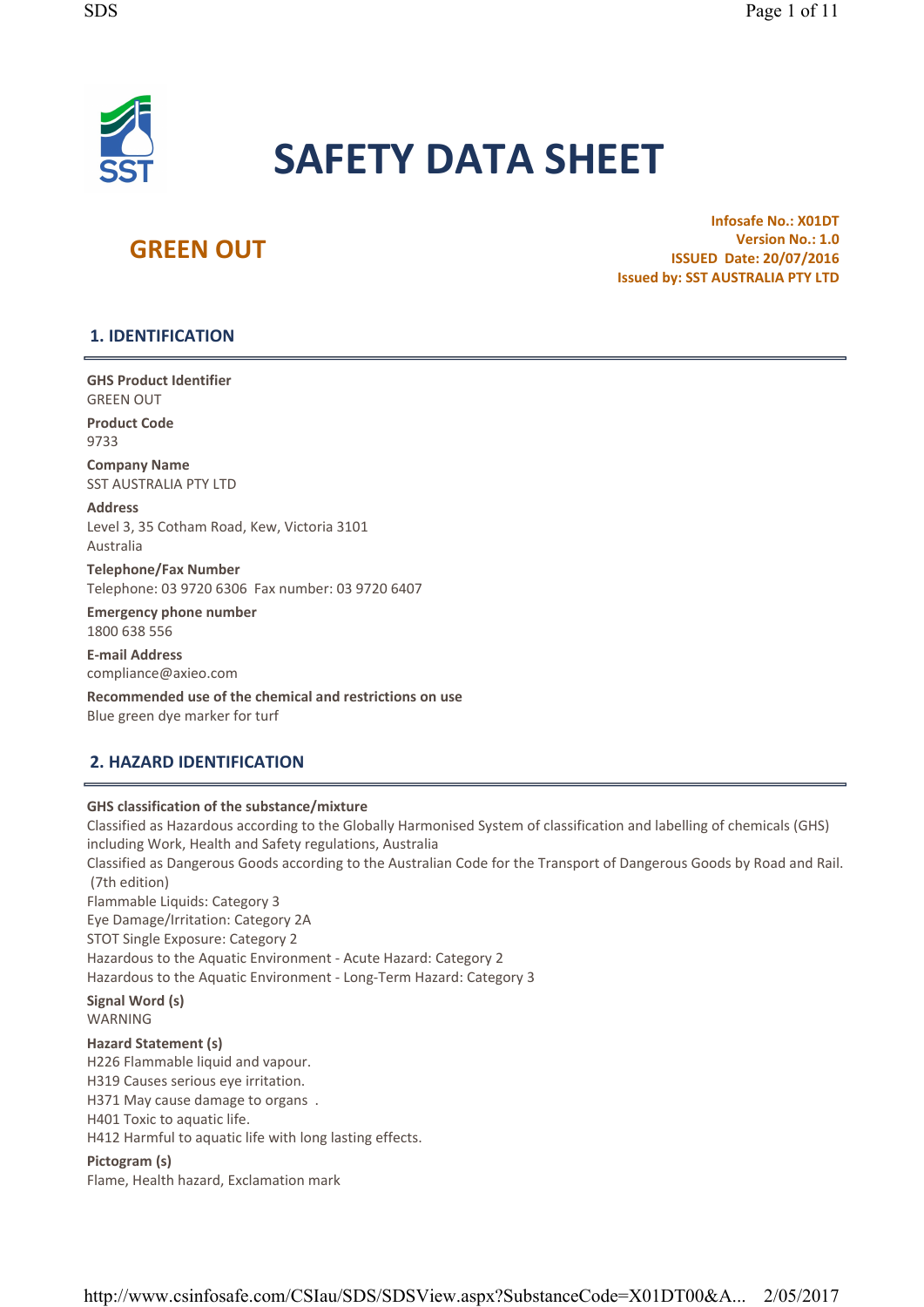

#### Precautionary statement – Prevention

P210 Keep away from heat/sparks/open flames/hot surfaces. - No smoking.

P233 Keep container tightly closed.

P240 Ground/bond container and receiving equipment.

P241 Use explosion-proof electrical/ventilating/lighting/equipment.

P242 Use only non-sparking tools.

P243 Take precautionary measures against static discharge.

P260 Do not breathe dust/fume/gas/mist/vapours/spray.

P264 Wash contaminated skin thoroughly after handling.

P270 Do not eat, drink or smoke when using this product.

P273 Avoid release to the environment.

P280 Wear protective gloves/protective clothing/eye protection/face protection.

### Precautionary statement – Response

### GENERAL

P309+P311 IF exposed or if you feel unwell: Call a POISON CENTER or doctor/physician.

P370+P378 In case of fire: Use water spray, dry chemical, foam, carbon dioxide for extinction.

### EYES

P305+P351+P338 IF IN EYES: Rinse cautiously with water for several minutes. Remove contact lenses, if present and easy to do. Continue rinsing.

P337+P313 If eye irritation persists: Get medical advice/attention.

SKIN

P303+P361+P353 IF ON SKIN (or hair): Remove/Take off immediately all contaminated clothing. Rinse skin with water/shower.

### Precautionary statement – Storage

P403+P235 Store in a well-ventilated place. Keep cool.

P405 Store locked up.

### Precautionary statement – Disposal

P501 Dispose of contents/container to an approved waste disposal plant.

### 3. COMPOSITION/INFORMATION ON INGREDIENTS

#### Ingredients

| <b>Name</b>                                | <b>CAS</b>    | Proportion     |
|--------------------------------------------|---------------|----------------|
| Ethanol                                    | $64 - 17 - 5$ | $10 - 25%$     |
| Methanol                                   | $67 - 56 - 1$ | $1 - 2.5%$     |
| Malachite Green, oxalate                   | 2437-29-8     | $0.1 - 0.5\%$  |
| Ingredients determined not to be hazardous |               | <b>Balance</b> |

### 4. FIRST- AID MEASURES

### Inhalation

If inhaled, remove affected person from contaminated area. Keep at rest until recovered. If symptoms develop and/or persist seek medical attention.

#### Ingestion

Do not induce vomiting. Wash out mouth thoroughly with water. Seek immediate medical attention.

#### Skin

Wash affected area thoroughly with soap and water. If symptoms develop seek medical attention.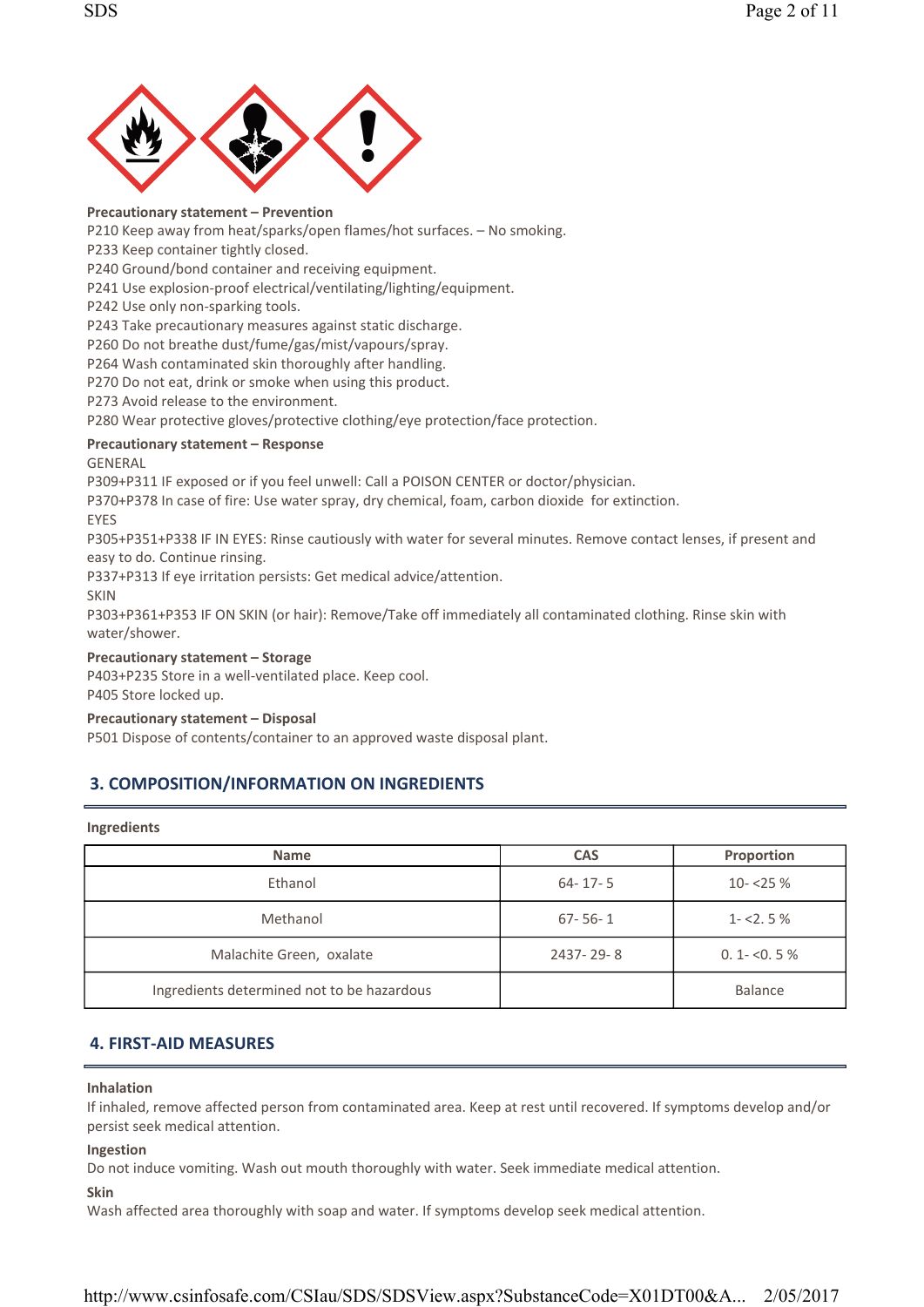### Eye contact

If in eyes, hold eyelids apart and flush the eyes continuously with running water. Remove contact lenses. Continue flushing for several minutes until all contaminants are washed out completely. Seek medical attention.

### **First Aid Facilities**

Eyewash, safety shower and normal washroom facilities.

### Advice to Doctor

Treat symptomatically.

### Other Information

For advice in an emergency, contact a Poisons Information Centre or a doctor at once. (131 126)

### **5. FIRE-FIGHTING MEASURES**

### Suitable Extinguishing Media

Carbon dioxide, dry chemical, foam, water mist or water spray. Alcohol resistant foam is preferred. If not available normal foam can be used.

### Unsuitable Extinguishing Media

Do not use water jet.

### Hazards from Combustion Products

Under fire conditions this product may emit toxic and/or irritating fumes, smoke and gases including hydrocarbons, carbon monoxide, carbon dioxide and oxides of nitrogen.

### Specific Hazards Arising From The Chemical

Flammable liquid and vapour. Vapour/air mixtures may ignite explosively. Flashback along the vapour trail may occur. Runoff to sewer may create fire or explosion hazard.

Hazchem Code

•3Y

### Decomposition Temperature

Not available

### Precautions in connection with Fire

Fire fighters should wear full protective clothing and self-contained breathing apparatus (SCBA) operated in positive pressure mode. In case of fire the product may be violently or explosively reactive. Use water spray to disperse vapours. This product should be prevented from entering drains and watercourses.

### 6. ACCIDENTAL RELEASE MEASURES

### Emergency Procedures

Wear appropriate personal protective equipment and clothing to prevent exposure. Extinguish or remove all sources of ignition and stop leak if safe to do so. Increase ventilation. Evacuate all unprotected personnel. If possible contain the spill. Place inert absorbent, non-combustible material onto spillage. Use clean non-sparking tools to collect the material and place into suitable labelled containers for subsequent recycling or disposal. Dispose of waste according to the applicable local and national regulations. If contamination of sewers or waterways occurs inform the local water and waste management authorities in accordance with local regulations.

### 7. HANDLING AND STORAGE

### Precautions for Safe Handling

Avoid contact with skin and eyes. Wear overalls, impervious gloves and safety glasses. Use in designated areas with local exhaust ventilation, away from sparks, flames and other ignition sources. Use approved flammable liquid storage containers in the work area. Prevent release of vapours and mists into workplace air. Keep containers tightly closed. Take precautionary measures against static discharges. Do not empty into drains. Ensure a high level of personal hygiene is maintained when using this product, that is, always wash hands before eating, drinking, smoking or using the toilet facilities.

### Conditions for safe storage, including any incompatibilities

Store in a cool, dry, well-ventilated area away from sources of ignition, oxidising agents, strong acids, foodstuffs, and clothing. Keep containers closed when not in use, securely sealed and protected against physical damage. Inspect regularly for deficiencies such as damage or leaks. Have appropriate fire extinguishers available in and near the storage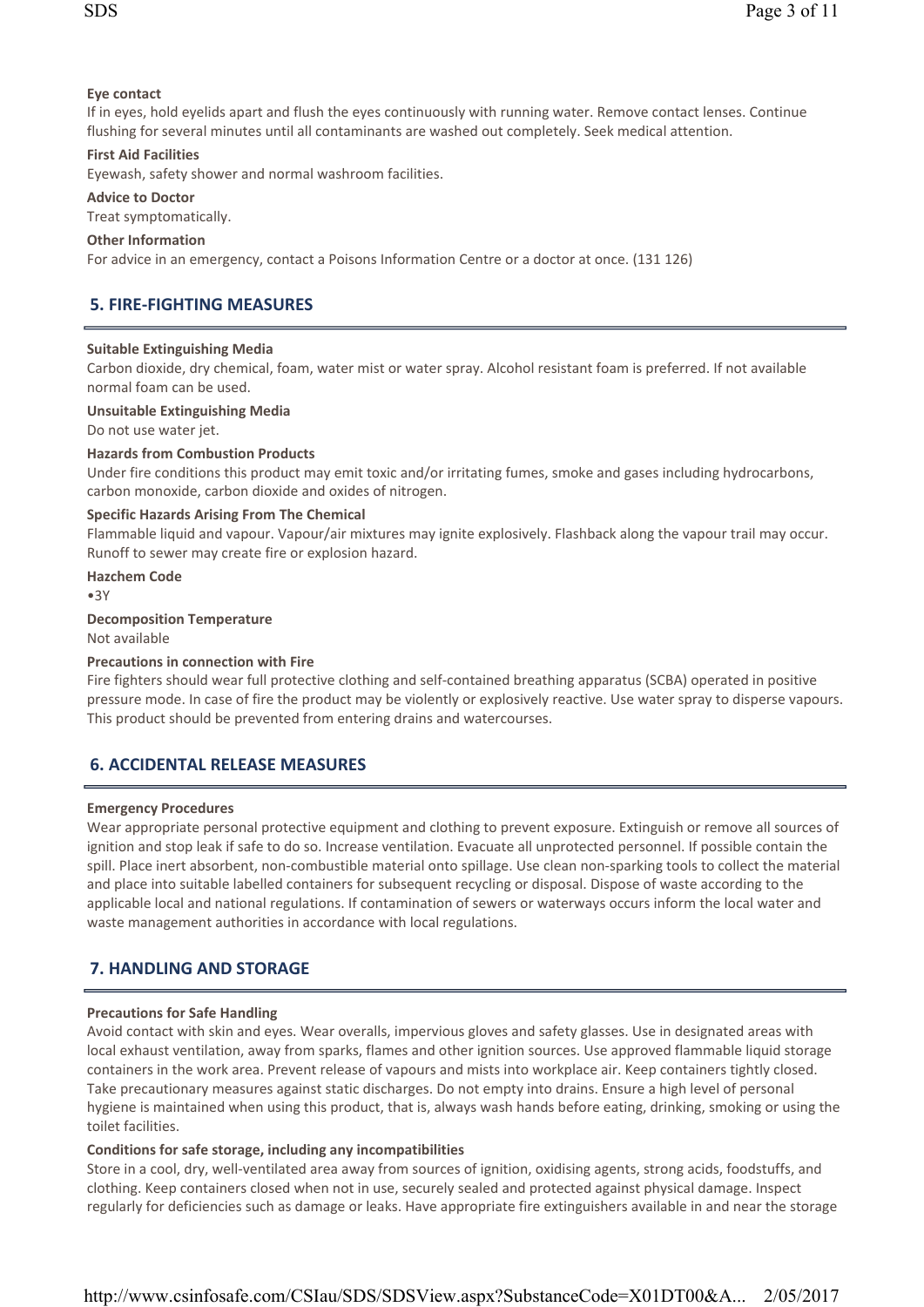area. Take precautions against static electricity discharges. Use proper grounding procedures. Ensure that storage conditions comply with applicable local and national regulations.

For information on the design of the storeroom, reference should be made to Australian Standard AS1940 - The storage and handling of flammable and combustible liquids. Reference should also be made to all applicable local and national regulations.

#### Storage Temperatures

Store at temperatures not exceeding 20°C

### 8. EXPOSURE CONTROLS/PERSONAL PROTECTION

#### Occupational exposure limit values

| <b>Substance</b> | <b>Regulations</b>     | <b>Exposure</b><br><b>Duration</b> | <b>Exposure Limit</b> | <b>Units</b> | <b>Notes</b> |
|------------------|------------------------|------------------------------------|-----------------------|--------------|--------------|
| Methanol         | Safe Work<br>Australia | <b>TWA</b>                         | 200                   | ppm          | skin         |
| Methanol         | Safe Work<br>Australia | <b>TWA</b>                         | 262                   | mg/m3        | skin         |
| Methanol         | Safe Work<br>Australia | <b>STEL</b>                        | 250                   | ppm          | skin         |
| Methanol         | Safe Work<br>Australia | <b>STEL</b>                        | 328                   | mg/m3        | skin         |
| Ethanol          | Safe Work<br>Australia | <b>TWA</b>                         | 1000                  | ppm          |              |
| Ethanol          | Safe Work<br>Australia | <b>TWA</b>                         | 1880                  | mg/m3        |              |

#### Biological Limit Values

No biological limits allocated.

### Appropriate Engineering Controls

This substance is hazardous and should be used with a local exhaust ventilation system, drawing vapours away from workers' breathing zone. A flame-proof exhaust ventilation system is required. If the engineering controls are not sufficient to maintain concentrations of vapours/mists below the exposure standards, suitable respiratory protection must be worn. Refer to relevant regulations for further information concerning ventilation requirements. Refer to AS 1940 - The storage and handling of flammable and combustible liquids and AS/NZS 60079.10.1:2009 Explosive atmospheres - Classification of areas - Explosive gas atmospheres, for further information concerning ventilation requirements.

### Respiratory Protection

If engineering controls are not effective in controlling airborne exposure then an approved respirator with a replaceable vapor/mist filter should be used. Refer to relevant regulations for further information concerning respiratory protective requirements.

Reference should be made to Australian Standards AS/NZS 1715, Selection, Use and Maintenance of Respiratory Protective Devices; and AS/NZS 1716, Respiratory Protective Devices, in order to make any necessary changes for individual circumstances.

### Eye Protection

Safety glasses with side shields, chemical goggles or full-face shield as appropriate should be used. Final choice of appropriate eye/face protection will vary according to individual circumstances. Eye protection devices should conform to relevant regulations.

Eye protection should conform with Australian/New Zealand Standard AS/NZS 1337 - Eye Protectors for Industrial Applications.

### Hand Protection

Wear gloves of impervious material . Final choice of appropriate gloves will vary according to individual circumstances i. e. methods of handling or according to risk assessments undertaken. Occupational protective gloves should conform to relevant regulations.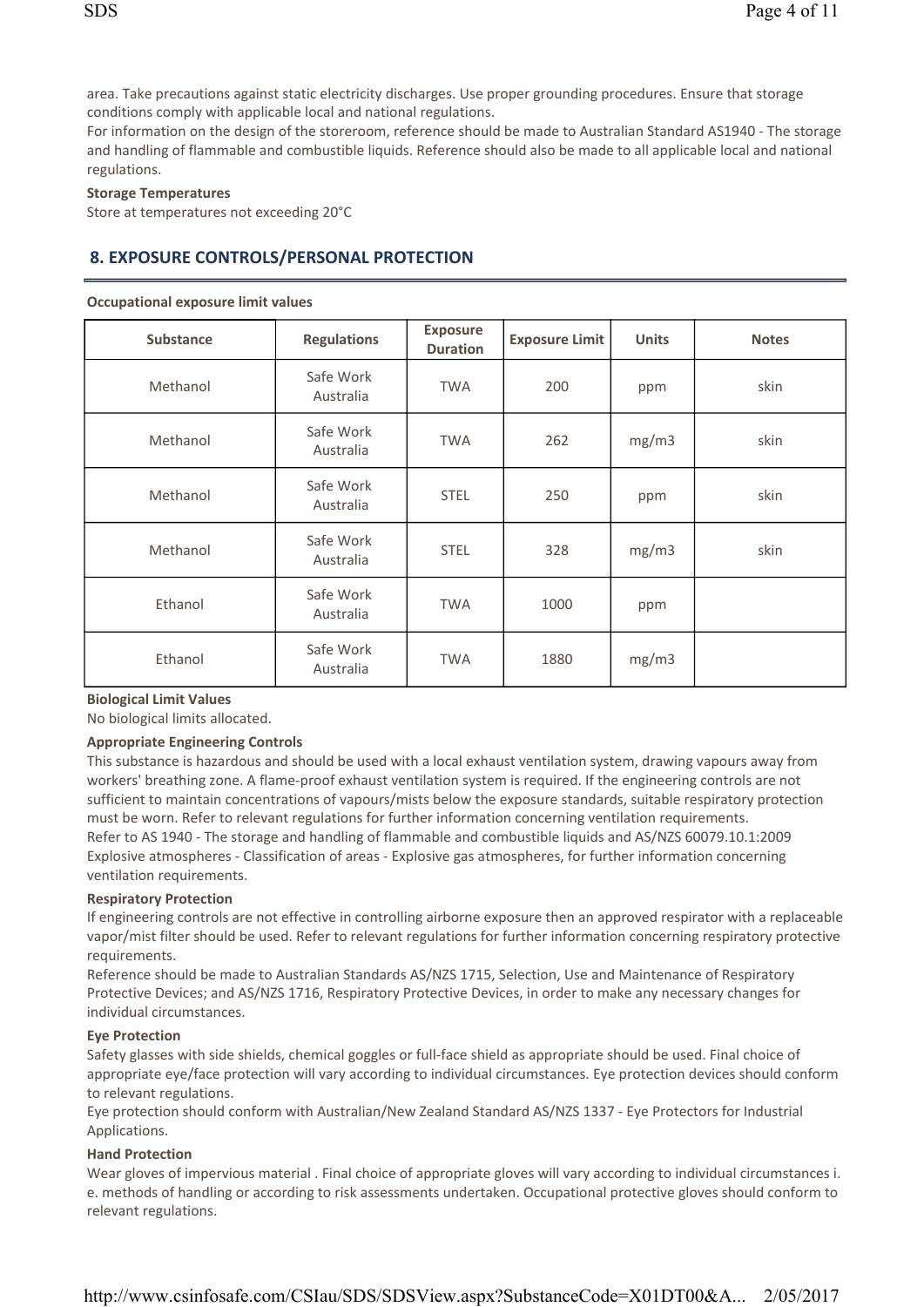Reference should be made to AS/NZS 2161.1: Occupational protective gloves - Selection, use and maintenance.

### Body Protection

Suitable protective workwear, e.g. cotton overalls buttoned at neck and wrist is recommended. Chemical resistant apron is recommended where large quantities are handled.

# 9. PHYSICAL AND CHEMICAL PROPERTIES

| Form                                                                              |
|-----------------------------------------------------------------------------------|
| Liquid                                                                            |
| <b>Appearance</b><br>Green liquid                                                 |
| Colour                                                                            |
| Green                                                                             |
| Odour                                                                             |
| Alcoholic                                                                         |
| <b>Decomposition Temperature</b><br>Not available                                 |
| <b>Melting Point</b><br>Not applicable                                            |
| <b>Boiling Point</b><br>78-100°C (1013hPa)                                        |
| <b>Solubility in Water</b><br>Soluble                                             |
| <b>Specific Gravity</b><br>Not available                                          |
| pH<br>Not applicable                                                              |
| <b>Vapour Pressure</b><br>Not available                                           |
| <b>Vapour Density (Air=1)</b><br>Not applicable                                   |
| <b>Evaporation Rate</b><br>Not available                                          |
| <b>Viscosity</b><br>Refer to Section 9: Kinematic Viscosity and Dynamic Viscosity |
|                                                                                   |
| <b>Volatile Component</b><br>Not available                                        |
| <b>Partition Coefficient: n-octanol/water</b><br>Not available                    |
| <b>Flash Point</b><br>45°C (approximate)                                          |
| Flammability<br>Flammable                                                         |
| <b>Auto-Ignition Temperature</b><br>Not available                                 |
| <b>Flammable Limits - Lower</b><br>Not available                                  |
| <b>Flammable Limits - Upper</b><br>Not available                                  |
| <b>Explosion Properties</b><br>Product is not explosive                           |
| <b>Oxidising Properties</b><br>Product is not explosive                           |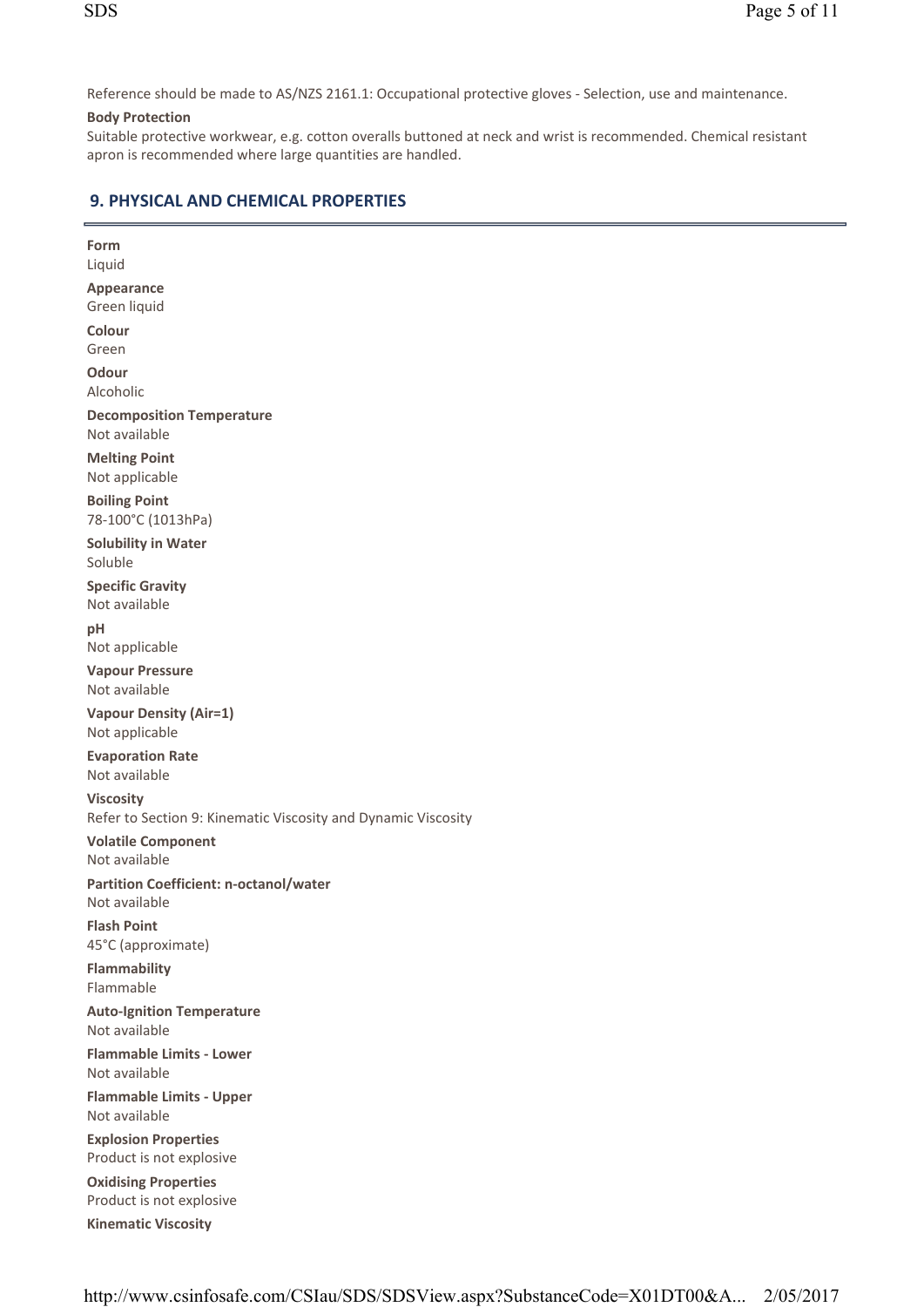Not available Dynamic Viscosity Not available

### 10. STABILITY AND REACTIVITY

### Reactivity

Refer to Section 10: Possibility of hazardous reactions.

Chemical Stability Stable under normal conditions of storage and handling.

Conditions to Avoid Heat, open flames and other sources of ignition.

Incompatible materials Strong oxidising agents, acids and bases.

Hazardous Decomposition Products Thermal decomposition may result in the release of toxic and/or irritating fumes including: carbon dioxide carbon monoxide, , oxides of nitrogen and hydrocarbons. Does not decompose when used and stored as recommended. Possibility of hazardous reactions

Reacts with incompatible materials.

Hazardous Polymerization Not available

### 11. TOXICOLOGICAL INFORMATION

### Toxicology Information

Available toxicity data is given below.

**Acute Toxicity - Oral** ATE (unknown species): 15, 831mg/kg

**Acute Toxicity - Inhalation** 

ATE (unknown) 47,993ppm (gases) ATE (unknown): 205mg/l (vapours)

**Acute Toxicity - Dermal** ATE (unknown species): 20, 568mg/kg

### Ingestion

Ingestion of this product may irritate the gastric tract causing nausea and vomiting.

### Inhalation

Inhalation of product vapours may cause irritation of the nose, throat and respiratory system.

### Skin

May be irritating to skin. The symptoms may include redness, itching and swelling. Skin irritation

Ethanol Species: rabbit Primary dermal irritation index: 0 / 8 Dose: 0. 2ml/24h Result: non irrtiant REACH dossier information

Methanol Species: rabbit Dose: 2. 5cm x 2. 5cm/20h Erythema/eschar score: No erythema (0) Oedema score: No oedema (0) REACH dossier information Based on available data the classification criteria are not met.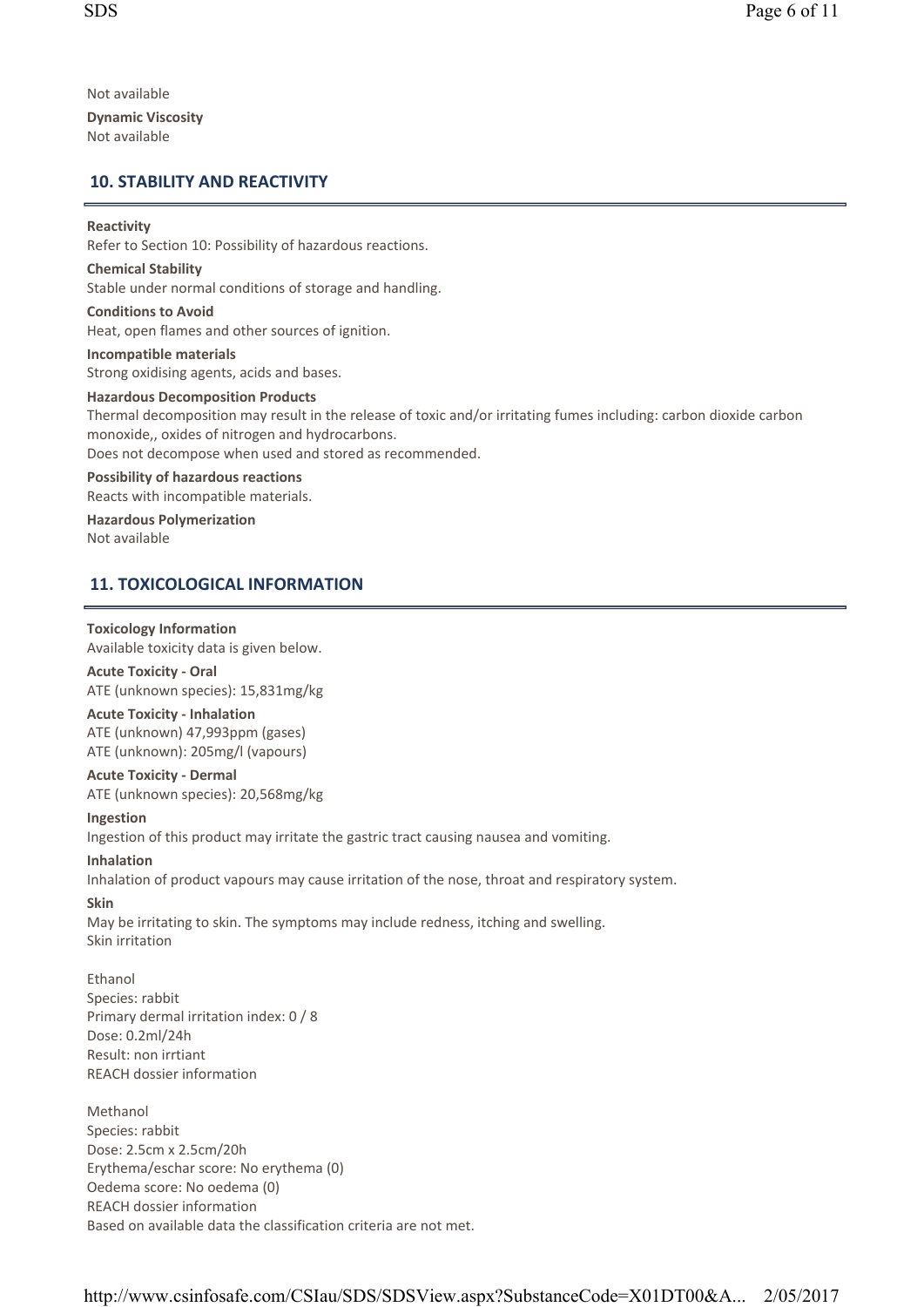### Eye

Causes serious eye irritation. On eye contact this product will cause tearing, stinging, blurred vision, and redness. Methanol Eye irritation Species: rabbit Dose: 0. 05ml/24h REACH dossier information Based on available data the classification criteria are not met.

### Respiratory sensitisation

Not expected to be a respiratory sensitiser.

### Skin Sensitisation

Not expected to be a skin sensitiser. Ethanol Guinea pig maximization test (GPMT) Result: mouse Result: not sensitising REACH dossier information Read across data Based on available data the classification criteria are not met.

#### Methanol

Guinea pig maximization test (GPMT) Result: Guinea pig Result: not sensitising REACH dossier information Based on available data the classification criteria are not met.

#### Germ cell mutagenicity

Not considered to be a mutagenic hazard. Ethanol

Genotoxicity - in vitro Gene mutation: negative REACH dossier information Based on available data the classification criteria are not met.

Genotoxicity - in vivo Chromosome aberration: negative REACH dossier information Based on available data the classification criteria are not met.

**Carcinogenicity** Not considered to be a carcinogenic hazard.

### Reproductive Toxicity

Not considered to be toxic to reproduction. Ethanol Reproductive toxicity - fertility Two-generation study: Route: oral NOAEL (mouse): 15% REACH dossier information

Reproductive toxicity - development Maternal toxicity: Route: inhalation NOAEL (rat): 16000ppm REACH dossier information

STOT-single exposure May cause damage to organs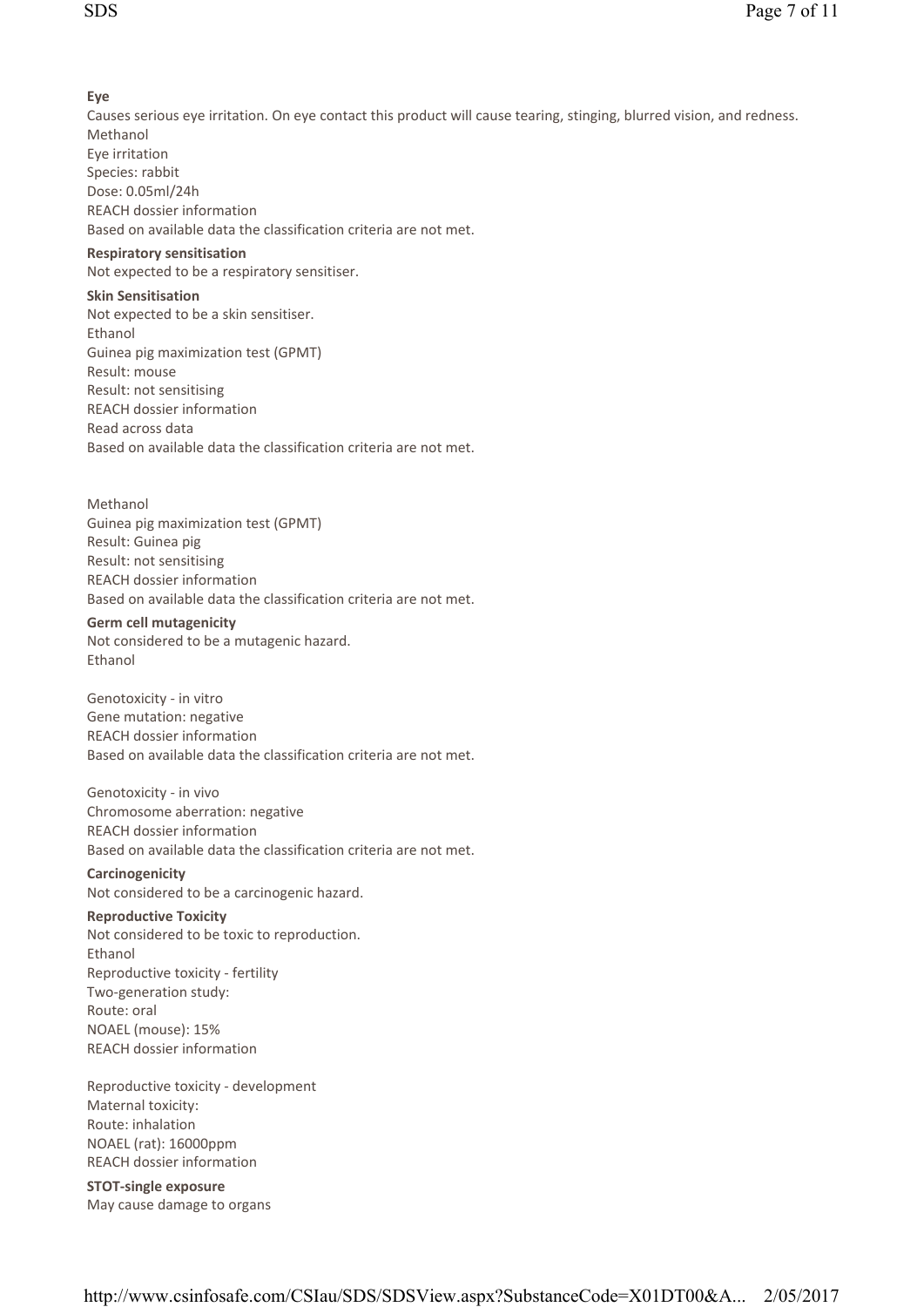### STOT-repeated exposure

Not expected to cause toxicity to a specific target organ. Ethanol Route: oral LOAEL (rat): 4ml/kg REACH dossier information Based on available data the classification criteria are not met.

### Aspiration Hazard

Not expected to be an aspiration hazard.

### 12. ECOLOGICAL INFORMATION

### **Ecotoxicity**

Toxic to aquatic life.. Harmful to aquatic life with long lasting effects.

### Persistence and degradability

Product Volatile substances are degraded in the atmosphere within a few days.

Ethanol Biodegradation Water - Degradation (74%): 10 days REACH dossier information The substance is readily biodegradable

Chemical oxygen demand 1. 99g O2/g substance REACH dossier information

Methanol Phototransformation Air - DT50: 17.2 days REACH dossier information

Biodegradation Water - Degradation (95%): 20 days Water - Degradation (91%): 15 days Water - Degradation (88%): 10 days Water - Degradation (76%): 5 days REACH dossier information The substance is readily biodegradable

### Mobility

### Product

The product contains organic solvents which will evaporate easily from all surfaces. The product contains substances which are water-soluble and may spread in water systems.

Ethanol Surface tension 24. 5mN/m (20°C) REACH dossier information

Methanol Mobility: mobile Bioaccumulative Potential Ethanol Partition coefficient log Pow: - 0.35 REACH dossier information

Methanol Partition coefficient log Pow: -0.77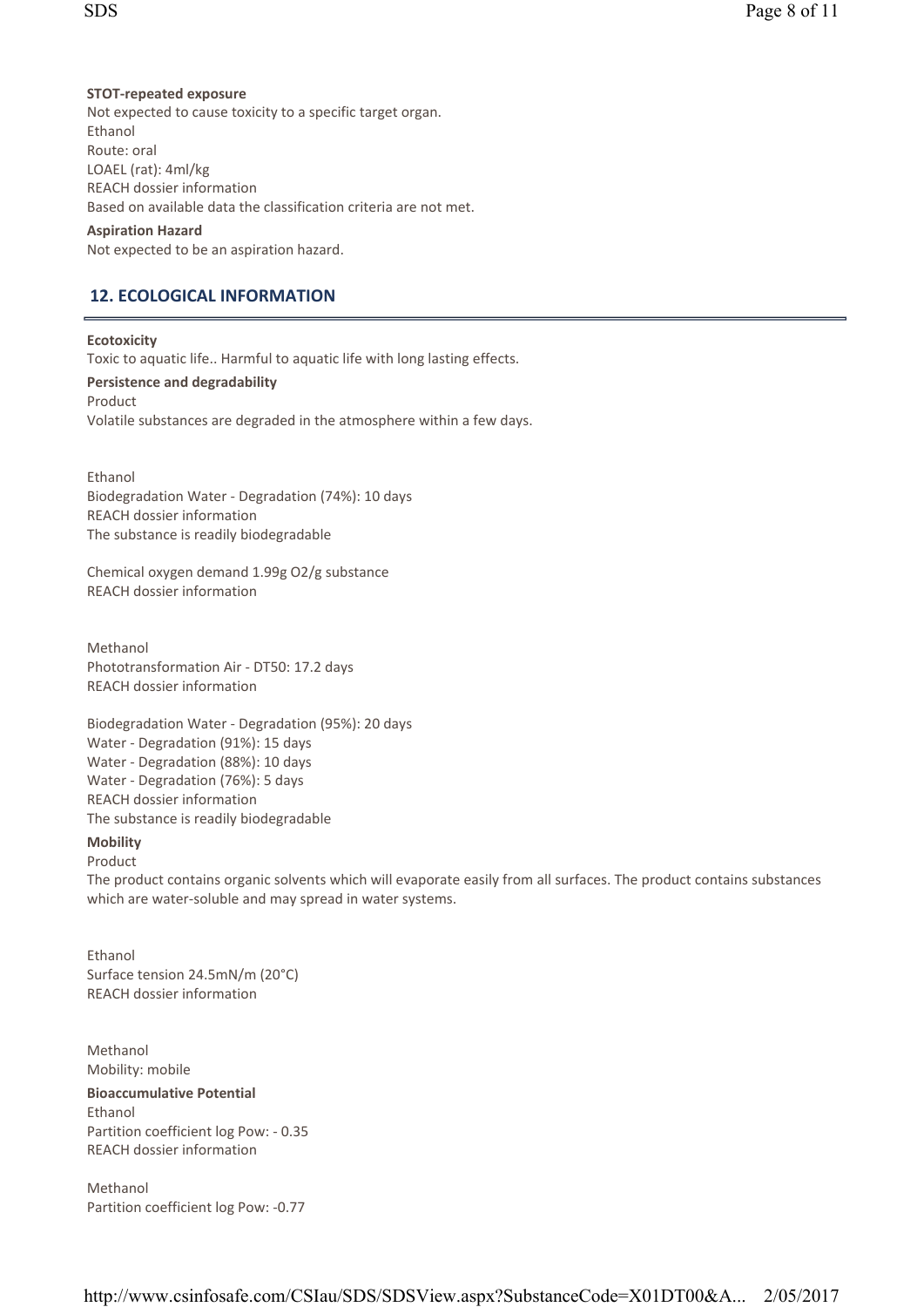REACH dossier information

Environmental Protection Do not discharge this material into waterways, drains and sewers.

**Acute Toxicity - Fish** Ethanol LC50 (Pimephales promelas (Fat- head Minnow)): 14200mg/l/96h REACH dossier information

**Methanol** LC50 (Lepomis macrochirus (Bluegill)): 15400mg/l/96h EC50 (Lepomis macrochirus (Bluegill)): 12700mg/l/96h REACH dossier information

### Acute Toxicity - Daphnia Ethanol LC50 (Ceriodaphnia dubia): 5012mg/l/96h REACH dossier information

Methanol EC50 (Daphnia magna): 18260 mg/l/96h REACH dossier information

**Acute Toxicity - Algae** Ethanol EC50 (Chlorella vulgaris): 11. 5mg/l/72h REACH dossier information

Methanol EC50 (Pseudokirchneriella subcapitata): 22000mg/l/96h (approximately) REACH dossier information

Acute Toxicity - Bacteria

Methanol IC50 (Activated sludge): >1000mg/l/3h REACH dossier information

Other Information Ethanol Chronic toxicity - aquatic invertebrates NOEC (Daphnia magna): 9. 6mg/l/96h REACH dossier information

# 13. DISPOSAL CONSIDERATIONS

### Disposal considerations

Dispose of waste according to applicable local and national regulations. Labels should not be removed from containers until they have been cleaned. Advise flammable nature. Empty containers may contain flammable residues. Do not cut, puncture or weld on or near containers. Contaminated containers must not be treated as household waste. Containers should be cleaned by appropriate methods and then re- used or disposed of by landfill or incineration as appropriate. Do not incinerate closed containers. Wastes including emptied containers are controlled wastes and should be disposed of in accordance with all applicable local and national regulations. Do not allow into drains or watercourses or dispose of where ground or surface waters may be affected.

# 14. TRANSPORT INFORMATION

## Transport Information

This material is a Class 3 - Flammable Liquid according to The Australian Code for the Transport of Dangerous Goods by Road and Rail. (7th edition) Class 3 - Flammable Liquids are incompatible in a placard load with any of the following:

Class 1: Explosives

Division 2.1: Flammable gases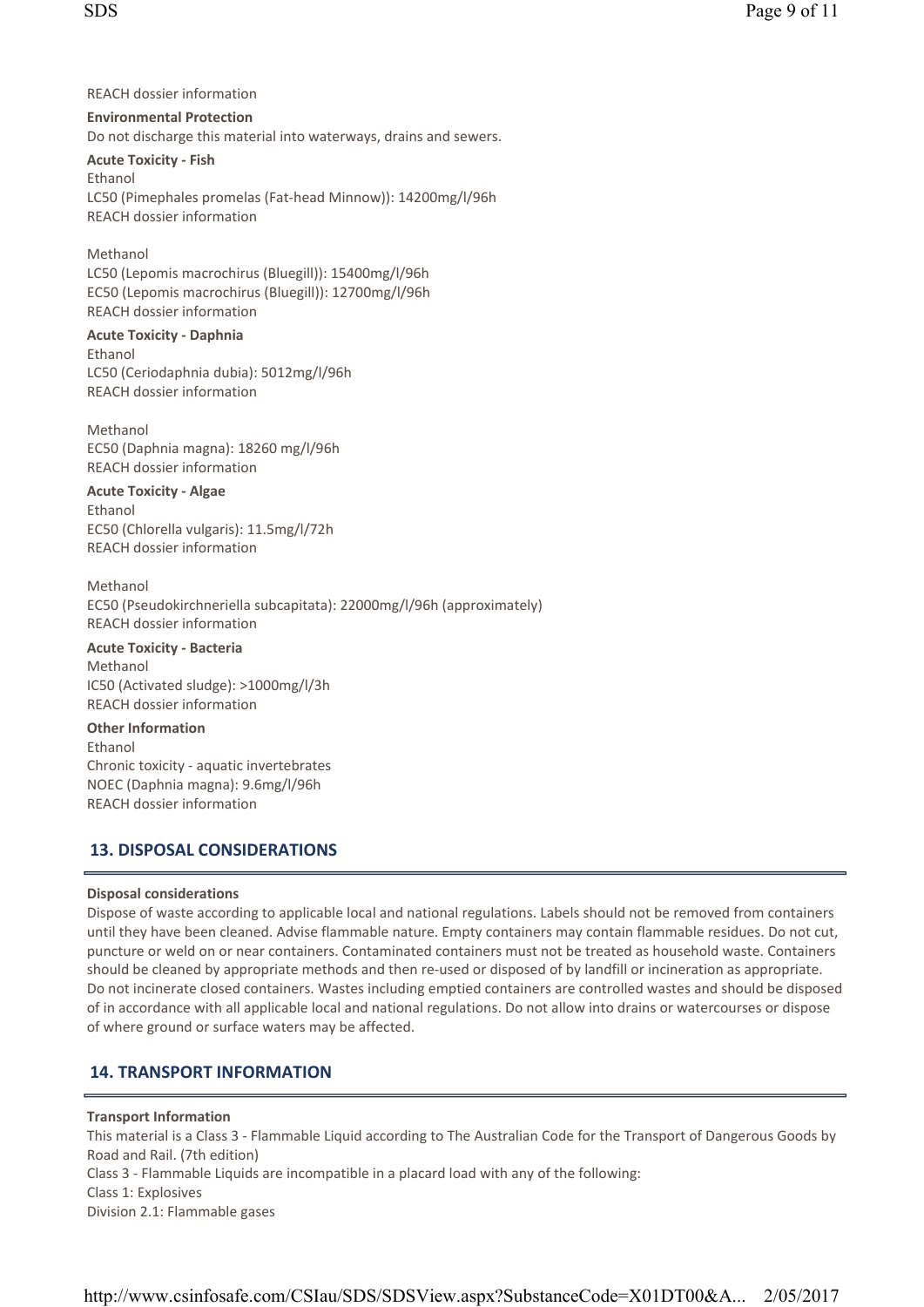(Division 2.1 and Class 3 are incompatible in transport if both are in tanks or other receptacles with a capacity individually exceeding 500 L) Division 2.3: Toxic gases Division 4.2: Spontaneously combustible substances Division 5.1: Oxidising substances Division 5.2: Organic peroxides Class 6: Toxic or Infectious Substances (where the flammable liquid is nitromethane) Class 7: Radioactive materials unless specifically exempted U.N. Number 1993 UN proper shipping name FLAMMABLE LIQUID, N. O. S. - (Contains Ethanol) Transport hazard class(es) 3 Packing Group III Hazchem Code •3Y Special Precautions for User Not available IERG Number 14 UN Number (Air Transport, ICAO) 1993 IATA/ICAO Proper Shipping Name Flammable liquid, n. o. s. - (Contains Ethanol) IATA/ICAO Hazard Class 3 IATA/ICAO Packing Group III IATA/ICAO Symbol Flammable Liquid IMDG UN No 1993 IMDG Proper Shipping Name Flammable liquid, n. o. s. - (Contains Ethanol) IMDG Hazard Class 3 **IMDG Pack. Group** III IMDG Marine pollutant  $N<sub>0</sub>$ IMDG EMS  $F-E$ ,  $S-E$ Transport in Bulk Not available

### 15. REGULATORY INFORMATION

### Regulatory information

Classified as Hazardous according to the Globally Harmonised System of classification and labelling of chemicals (GHS) including Work, Health and Safety regulations, Australia Classified as a Scheduled Poison according to the Standard for the Uniform Scheduling of Medicines and Poisons (SUSMP)